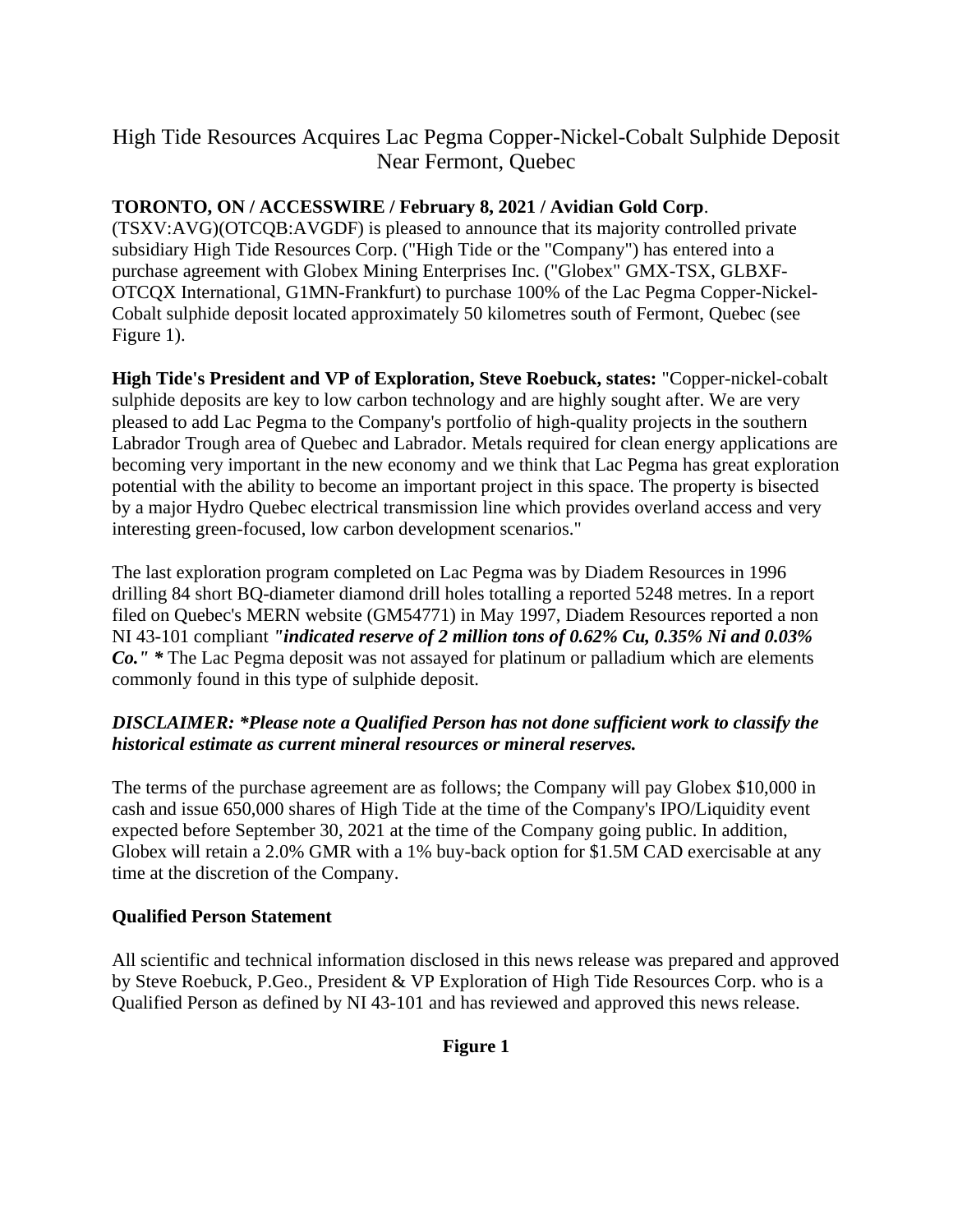

#### **About High Tide Resources Corp.**

High Tide is a private corporation that is focused on, and committed to, the development of advanced-stage mineral projects in Canada using industry best practices combined with a strong social license from local communities. It has a disciplined and veteran management team of technical and business-oriented professionals that is advancing its Labrador West iron property located in Newfoundland & Labrador, Canada. High Tide is majority owned by Avidian Gold Corp.

#### **About Avidian Gold Corp.**

Avidian brings a disciplined and veteran team of project managers together with a focus on advanced stage gold exploration projects in Alaska. Avidian's Golden Zone project hosts a NI 43-101 Indicated gold resource of 267,400 ounces (4,187,000 tonnes at 1.99 g/t Au) plus an Inferred gold resource of 35,900 ounces (1,353,000 tonnes at 0.83 g/t Au)\*. Additional projects include the Amanita and the Amanita NE gold properties which are both adjacent to Kinross Gold's Fort Knox gold mine in Alaska, and the Jungo gold/copper property in Nevada. \*Technical Report on the Golden Zone Property, August 17, 2017, L. McGarry P.Geo & I. Trinder P.Geo, A.C.A Howe International Ltd.

#### **For further information, please contact:**